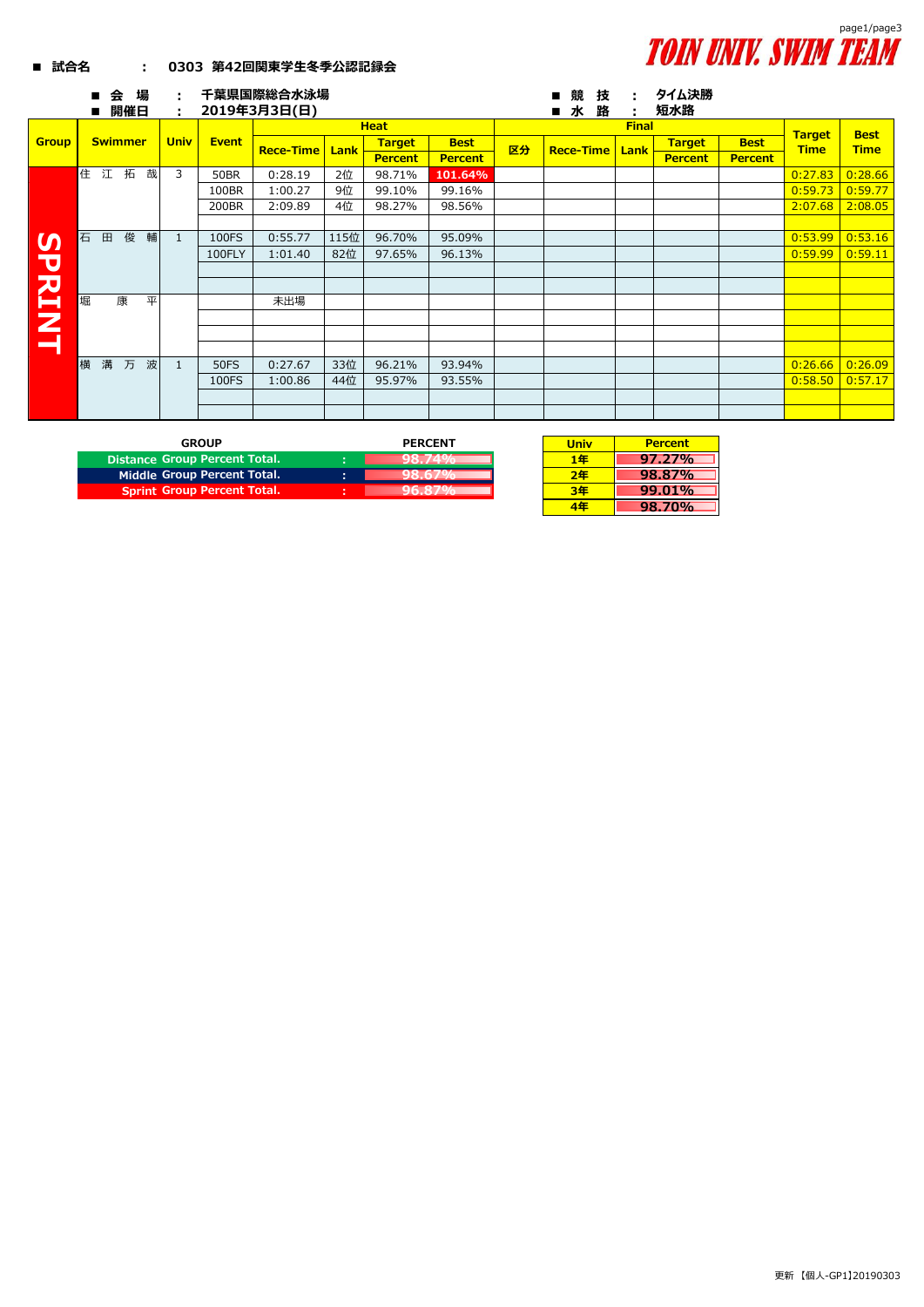

| ■ 試合名 |  | 0303 第42回関東学生冬季公認記録会 |
|-------|--|----------------------|
|       |  |                      |

|              | ■会場<br>■ 開催日   | ÷.             |              | 千葉県国際総合水泳場<br>2019年3月3日(日) |      |                |                |    | ■競技<br>■水路              | ÷<br>÷       | タイム決勝<br>短水路   |                |                   |             |
|--------------|----------------|----------------|--------------|----------------------------|------|----------------|----------------|----|-------------------------|--------------|----------------|----------------|-------------------|-------------|
|              |                |                |              |                            |      | <b>Heat</b>    |                |    |                         | <b>Final</b> |                |                |                   |             |
| <b>Group</b> | <b>Swimmer</b> | <b>Univ</b>    | <b>Event</b> |                            |      | <b>Target</b>  | <b>Best</b>    |    |                         |              | <b>Target</b>  | <b>Best</b>    | <b>Target</b>     | <b>Best</b> |
|              |                |                |              | <b>Rece-Time</b>           | Lank | <b>Percent</b> | <b>Percent</b> | 区分 | <b>Rece-Time   Lank</b> |              | <b>Percent</b> | <b>Percent</b> | <b>Time</b>       | <b>Time</b> |
|              | 阿 部<br>峻也      | 3              | 100FLY       | 0:54.05                    | 10位  | 97.05%         | 100.42%        |    |                         |              |                |                | 0:52.50           | 0:54.28     |
|              |                |                | 200FLY       | 1:59.05                    | 8位   | 97.19%         | 99.02%         |    |                         |              |                |                | 1:55.80           | 1:57.90     |
|              |                |                |              |                            |      |                |                |    |                         |              |                |                |                   |             |
|              |                |                |              |                            |      |                |                |    |                         |              |                |                |                   |             |
|              |                |                |              |                            |      |                |                |    |                         |              |                |                |                   |             |
|              | 加<br>樹<br>藤    | 3              | 200FLY       | 1:58.29                    | 4位   | 97.94%         | 98.68%         |    |                         |              |                |                | 1:55.90           | 1:56.75     |
|              |                |                | 200IM        | 2:03.49                    | 17位  | 96.31%         | 97.43%         |    |                         |              |                |                | 1:59.10           | 2:00.39     |
|              |                |                |              |                            |      |                |                |    |                         |              |                |                |                   |             |
|              |                |                |              |                            |      |                |                |    |                         |              |                |                |                   |             |
|              | 柳沢駿成           | 3              | 50FLY        | 0:24.98                    | 9位   | 95.44%         | 98.33%         |    |                         |              |                |                | 0:23.89           | 0:24.57     |
|              |                |                | 100FLY       | 0:55.69                    | 28位  | 94.90%         | 95.95%         |    |                         |              |                |                | 0:52.99           | 0:53.52     |
|              |                |                | 200IM        | 2:04.79                    | 23位  | 96.44%         | 96.71%         |    |                         |              |                |                | 2:00.50           | 2:00.81     |
|              |                |                |              |                            |      |                |                |    |                         |              |                |                |                   |             |
|              | 若狭向日葵          | 3              | 50FLY        | 0:29.62                    | 16位  | 97.87%         | 99.11%         |    |                         |              |                |                | 0:29.00           | 0:29.36     |
|              |                |                | 100FLY       | 1:02.37                    | 16位  | 98.25%         | 99.03%         |    |                         |              |                |                | 1:01.30           | 1:01.77     |
|              |                |                | 200FLY       | 2:11.63                    | 5位   | 98.20%         | 100.14%        |    |                         |              |                |                | 2:09.30           | 2:11.82     |
|              |                |                |              |                            |      |                |                |    |                         |              |                |                |                   |             |
|              | 坂<br>本<br>陸    | 2              | 400IM        | 4:23.36                    | 8位   | 99.86%         | 101.78%        |    |                         |              |                |                | 4:23.00           | 4:28.14     |
|              |                |                |              |                            |      |                |                |    |                         |              |                |                |                   |             |
|              |                |                |              |                            |      |                |                |    |                         |              |                |                |                   |             |
|              |                |                |              |                            |      |                |                |    |                         |              |                |                |                   |             |
|              | 滝<br>沢<br>健    | $\overline{2}$ | <b>50BA</b>  | 0:27.53                    | 20位  | 96.11%         | 98.11%         |    |                         |              |                |                | 0:26.50           | 0:27.02     |
|              |                |                | 200BA        | 1:59.65                    | 4位   | 97.86%         | 98.28%         |    |                         |              |                |                | 1:57.14           | 1:57.63     |
|              |                |                |              |                            |      |                |                |    |                         |              |                |                |                   |             |
|              |                |                |              |                            |      |                |                |    |                         |              |                |                |                   |             |
| <b>NIDDL</b> | 保坂<br>誠<br>也   | 2              | 200FS        | 1:50.44                    | 23位  | 99.59%         | 99.83%         |    |                         |              |                |                | 1:49.99           | 1:50.25     |
|              |                |                | 400FS        | 3:54.24                    | 10位  | 99.90%         | 101.89%        |    |                         |              |                |                | 3:54.00           | 3:58.76     |
|              |                |                |              |                            |      |                |                |    |                         |              |                |                |                   |             |
| Ш            |                |                |              |                            |      |                |                |    |                         |              |                |                |                   |             |
|              | 雪菜<br>鵜 飼      | $\overline{2}$ | 200BA        | 2:13.71                    | 6位   | 99.84%         | 100.51%        |    |                         |              |                |                | 2:13.50           | 2:14.40     |
|              |                |                | 200IM        | 2:13.95                    | 6位   | 99.26%         | 99.54%         |    |                         |              |                |                | 2:12.97           | 2:13.34     |
|              |                |                |              |                            |      |                |                |    |                         |              |                |                |                   |             |
|              |                |                |              |                            |      |                |                |    |                         |              |                |                |                   |             |
|              | 水口文那           | 2              | 100FLY       | 1:03.70                    | 19位  | 95.57%         | 98.03%         |    |                         |              |                |                | 1:01.00           | 1:02.47     |
|              |                |                | 200FLY       | 2:16.21                    | 13位  | 98.35%         | 99.04%         |    |                         |              |                |                | 2:14.00           | 2:14.92     |
|              |                |                |              |                            |      |                |                |    |                         |              |                |                |                   |             |
|              |                |                |              |                            |      |                |                |    |                         |              |                |                |                   |             |
|              | 伊<br>藤 達 斗     | $\mathbf{1}$   | 100FLY       | 0:59.59                    | 73位  | 92.63%         | 93.49%         |    |                         |              |                |                | 0:55.50           | 0:55.95     |
|              |                |                | 200FLY       | 2:06.12                    | 34位  | 94.46%         | 96.11%         |    |                         |              |                |                | 1:59.50           | 2:01.40     |
|              |                |                |              |                            |      |                |                |    |                         |              |                |                |                   |             |
|              |                |                |              |                            |      |                |                |    |                         |              |                |                |                   |             |
|              | 山本 太一郎         |                |              | 未出場                        |      |                |                |    |                         |              |                |                |                   |             |
|              |                |                |              |                            |      |                |                |    |                         |              |                |                |                   |             |
|              |                |                |              |                            |      |                |                |    |                         |              |                |                |                   |             |
|              |                |                |              |                            |      |                |                |    |                         |              |                |                |                   |             |
|              | 前田未夢           |                |              |                            |      | 98.57%         | 98.97%         |    |                         |              |                |                | 1:03.80           | 1:04.05     |
|              |                | $\overline{1}$ | 100FLY       | 1:04.71                    | 24位  |                |                |    |                         |              |                |                |                   |             |
|              |                |                | 200FLY       | 2:19.11                    | 15位  | 98.31%         | 99.08%         |    |                         |              |                |                | $2:16.80$ 2:17.84 |             |
|              |                |                |              |                            |      |                |                |    |                         |              |                |                |                   |             |
|              |                |                |              |                            |      |                |                |    |                         |              |                |                |                   |             |

| <b>GROUP</b>                       |                | <b>PERCENT</b> | <b>Univ</b> | <b>Percent</b> |
|------------------------------------|----------------|----------------|-------------|----------------|
| Distance Group Percent Total.      | $\blacksquare$ | .              | 1年          | 97.27%         |
| Middle Group Percent Total.        | п.             |                | 2年          | 98.87%         |
| <b>Sprint Group Percent Total.</b> |                |                | 3年          | 99.01%         |

| <b>Univ</b> | <b>Percent</b> |
|-------------|----------------|
| 1年          | $97.27\%$      |
| 2年          | 98.87%         |
| 3年          | 99.01%         |
| 4年          | 98.70%         |